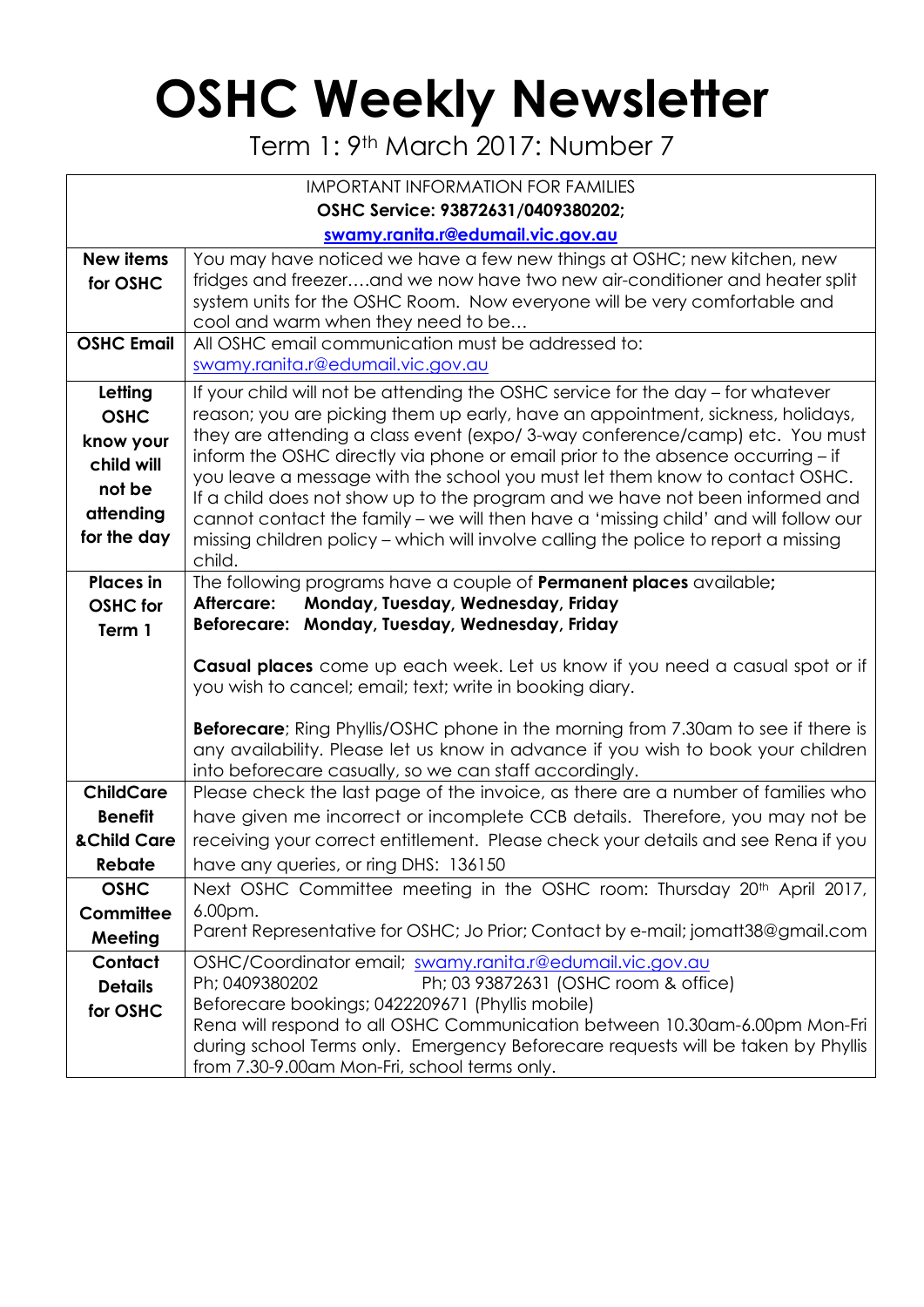## **Weekly Aftercare &Beforecare Program Plan**

## **Framework for School Age Care: Focus Outcomes;**

**1.'Children have a strong sense of identity'**

**2. 'Children are connected with and contribute to their world'**

**3. 'Children have a Strong Sense of Wellbeing'**

**4. 'Children are confident and involved learners'**

**5. 'Children are effective communicators'**

## **AFTERCARE**

| Day   | Date                   | <b>Activity</b>                                                                           |                                                                                                                                                                                                                                |
|-------|------------------------|-------------------------------------------------------------------------------------------|--------------------------------------------------------------------------------------------------------------------------------------------------------------------------------------------------------------------------------|
| Mon   | 13 <sup>th</sup> March |                                                                                           | <b>OSHC CLOSED</b>                                                                                                                                                                                                             |
| Tues  | 14th March             | Harri:<br>Rusty:<br>Indiana:<br><b>Phyllis:</b><br>Paul:<br>Olivia:<br>Rowena:            | Scratch Art<br>Soccer<br><b>AFL</b><br>Science Club;<br>Art in the Art room; Ink & Water drawings<br>Water Colour Doily Art<br><b>Craft Activity</b>                                                                           |
| Wed   | 15 <sup>th</sup> March | Glenda:<br><b>Rusty:</b><br>Harri:<br>Justine:<br>Paul:<br>Indiana:<br>Olivia:<br>Rowena: | Colourfuls/master chef/skipping<br>Dodgeball<br><b>Finger Puppets</b><br>Femo Beads, Animals & Coasters<br>Sun Printing/Soccer<br>Wheels: Protective gear must be worn<br>R&R in Library<br>Art & Craft                        |
| Thurs | 16 <sup>th</sup> March | Harri:<br>Hayfa:<br>Glenda:<br>Indiana:<br>Meg:<br>Rusty:<br>Justine:<br>Rowena:          | Sketching Trees & Nature outside<br>Master Chef & Skipping<br>Cooking Club; Scones<br>Lacrosse<br>'BEPS OSHC Got Talent'<br>Wheels; protective gear must be worn<br><b>Miniature Comics</b><br>Nature Play & Bush Kinder Games |
| Fri   | 17th March             | Indiana:<br>Glenda:<br>Rusty:<br><b>Phyllis:</b><br>Harri:                                | <b>Hall Games</b><br>Colourfuls/master chef/skipping<br>Handball<br>Wheels<br>Art & Craft                                                                                                                                      |